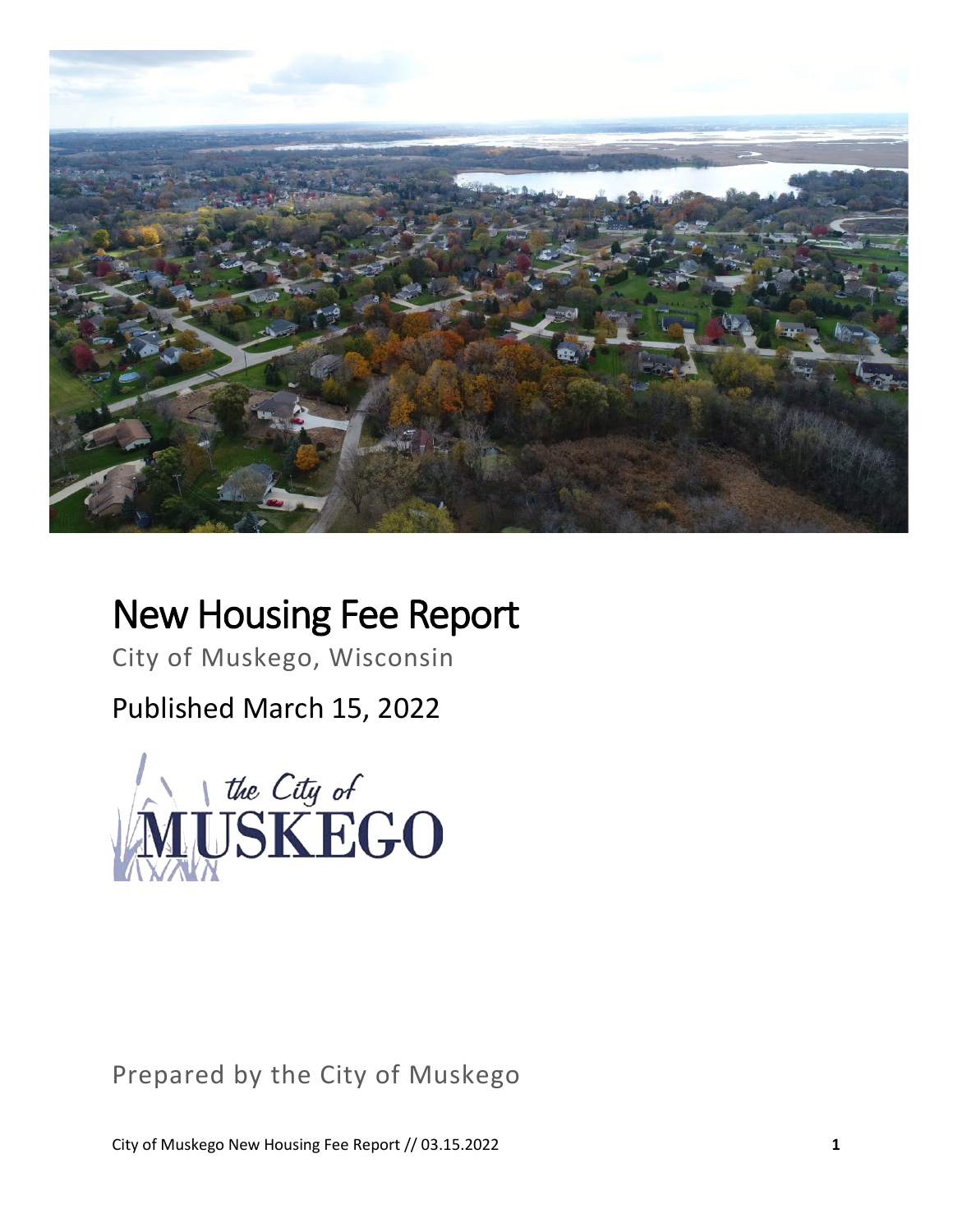## Table of Contents

| $\mathbf{L}$ |  |
|--------------|--|
| II.          |  |
|              |  |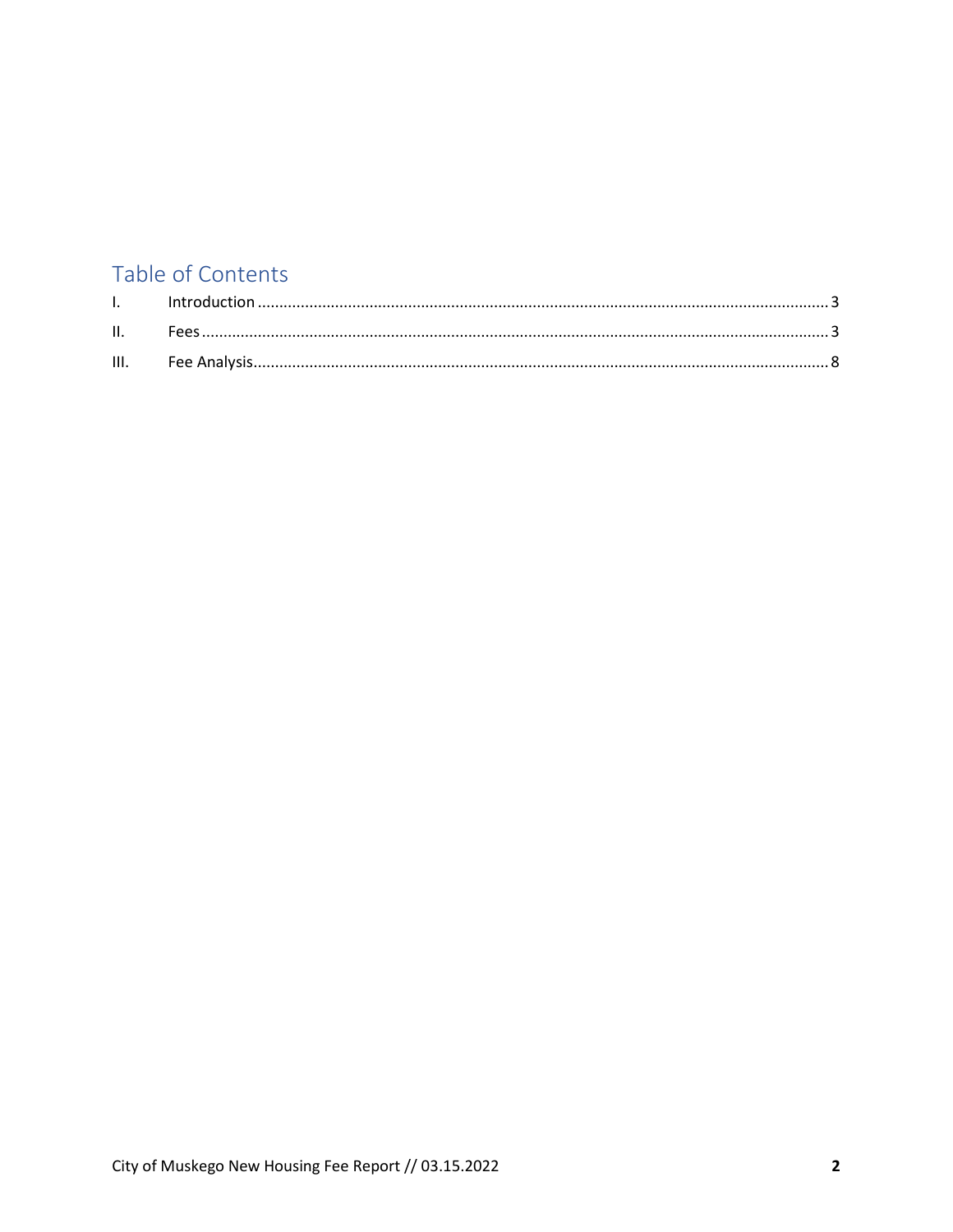# New Housing Fee Report City of Muskego, Wisconsin

### <span id="page-2-0"></span>I. Introduction

This report is designed to comply with the New Housing Fee Report requirements in section 66.10014 of Wisconsin State Statutes. The report covers the residential development fees within the community. More specifically, the report covers fees related to residential construction, remodeling and development.

#### <span id="page-2-1"></span>II. Fees

Fees are imposed by the City that relate directly to residential construction, remodeling and/or development. These fees cover a varierty of items that can include, but are not limited to, meeting prep, board/committee reviews, staff/consultant reviews, building/site permitting, sewer/water connection fees/assessments and more. Each of the possible fees is identified in the table below.

#### **Planning Services Fees - Residential**

|    |                                                        |                                                                                 | Fee                              |          |
|----|--------------------------------------------------------|---------------------------------------------------------------------------------|----------------------------------|----------|
| А. | City Staff review fee (varies per staff/time)          |                                                                                 | $$30 - $200$                     | per hour |
| В. | City Consultant(s) review fees (varies per staff/time) |                                                                                 | $$48 - $250*$                    | per hour |
| C. |                                                        | <b>Zoning Fees</b>                                                              |                                  |          |
|    | $\mathbf{1}$ .                                         | <b>Conditional Use Grant</b>                                                    | \$600.00                         |          |
|    | 2.                                                     | Rezoning (NON PD or CPD)                                                        | \$500.00                         |          |
|    | 3.                                                     | Rezoning (PD or CPD)                                                            | \$1,200.00                       |          |
|    | 4.                                                     | PD Amendements                                                                  | \$600.00                         |          |
|    | 5.                                                     | Comprehensive Plan Amendment Request Only<br>(not including a rezoning request) | \$500.00                         |          |
|    | 6.                                                     | Comprehensive Plan Amedment and Rezoning Request                                | \$750.00                         |          |
| D. | Plat Fees                                              |                                                                                 |                                  |          |
|    | 1.                                                     | Sketch - Certified Survey Map                                                   | \$100.00                         |          |
|    | 2.                                                     | Certified Survey map                                                            | $$200 + $11$ per lot/outlot      |          |
|    | 3.                                                     | Sketch - Preliminary Plat                                                       |                                  |          |
|    |                                                        | 10 or less lots                                                                 | \$225.00                         |          |
|    |                                                        | 11 or more lots                                                                 | \$300.00                         |          |
|    | 4.                                                     | <b>Preliminary Plat</b>                                                         | $$750 + $11$ per lot/outlot      |          |
|    | 5.                                                     | Preliminary Plat Reapplication                                                  | \$150.00                         |          |
|    | 6.                                                     | Final Plat / Condo Plat                                                         | $$650 + $11$ per lot/outlot/unit |          |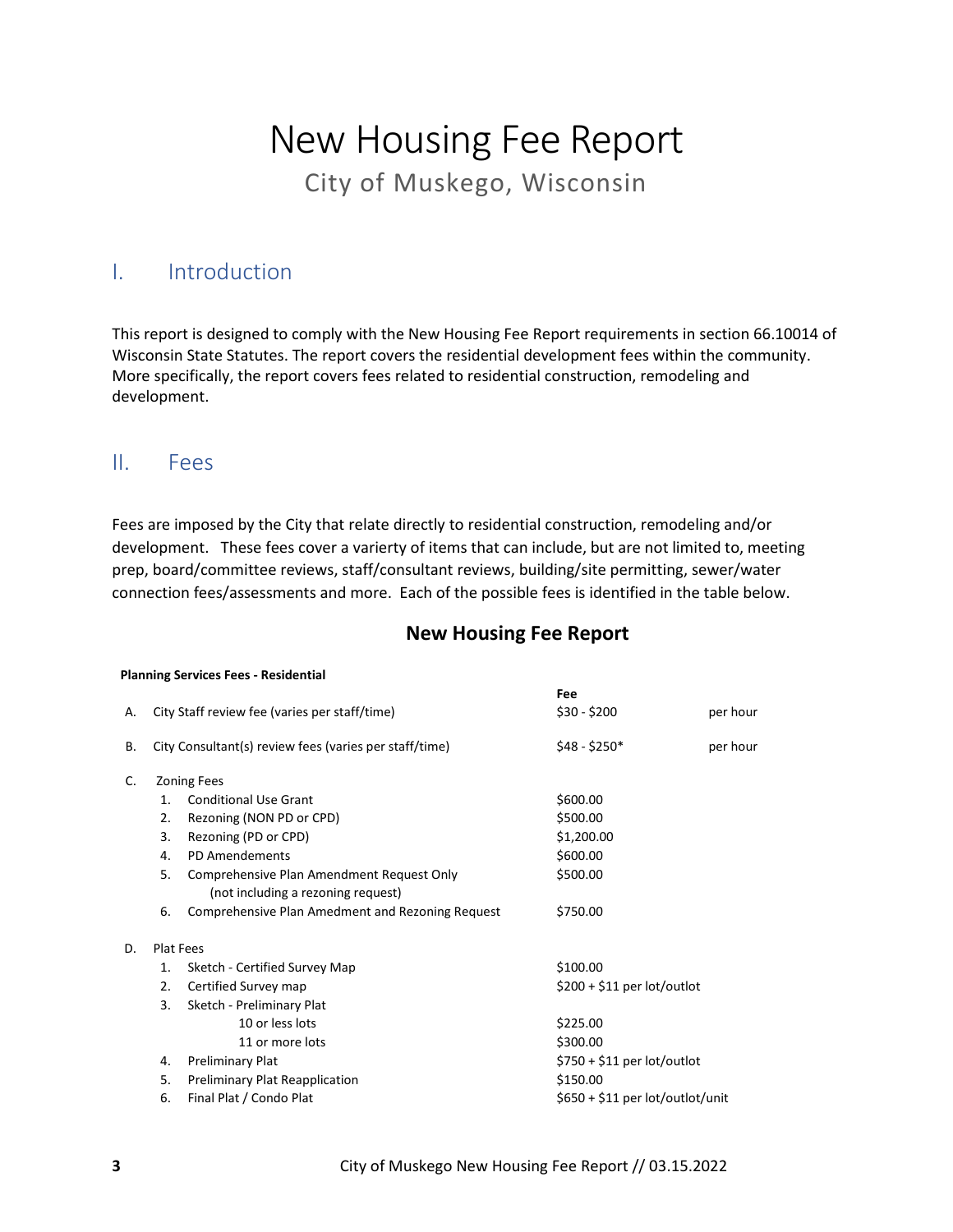|    | 7.  |                                     | <b>Final Plat Rapplication</b>                         | \$150.00                              |                |
|----|-----|-------------------------------------|--------------------------------------------------------|---------------------------------------|----------------|
|    | 8.  | <b>Conservation Final Plat Fees</b> |                                                        |                                       |                |
|    |     | a.                                  | Conservation easement preparation                      | \$50.00                               |                |
|    |     | b.                                  | Open space management plan preparation                 | \$100.00                              |                |
|    | 9.  |                                     | CSM/Plat Review Fees (from Developers Deposit)         | Per hour                              |                |
|    | 10. |                                     | Public Works Committee Plan Routing                    | \$65.00                               |                |
|    | 11. |                                     | Public Utilities Committee Plan Routing                | \$65.00                               |                |
|    | 12. |                                     | Acceptance of Improvements                             | \$65.00                               |                |
|    | 13. |                                     | Release of Building Permits                            | \$65.00                               |                |
|    | 14. |                                     | Developer's Agreement Plan Prep/Review                 | \$600.00                              |                |
|    | 15. |                                     | Stormwater Management Plan Prep/Review                 | \$150.00                              |                |
|    | 16. |                                     | Letter of Credit Administrative Fee                    | \$150 + \$75 per Improvement Category |                |
|    | 17. |                                     | <b>Affidavit of Correction</b>                         | \$100 Staff + \$150 Plan Commission   |                |
|    | 18. |                                     | Land Combo permit                                      | \$100 Staff + \$150 Plan Commission   |                |
|    | 19. |                                     |                                                        | \$80.00                               |                |
|    |     |                                     | GIS services - Land records fee (land division)        |                                       | per lot/outlot |
|    | 20. |                                     | GIS land record capital charge                         | \$20.00                               | per lot/outlot |
| Е. |     |                                     | Zoning and Building Permit Fees (Planning Division)    |                                       |                |
|    | 1.  |                                     | Fences, Retaining Walls, Driveways, Patios, Sidewalks, |                                       |                |
|    |     |                                     | Temporary Structures, Plastic Sheds                    | \$20.00                               |                |
|    | 2.  | Decks                               |                                                        | \$20.00                               |                |
|    | 3.  |                                     | <b>Garden Sheds</b>                                    | \$15.00                               |                |
|    | 4.  |                                     | Pool and Spas                                          | \$20.00                               |                |
|    | 5.  |                                     | Home Occupation                                        | \$20.00                               |                |
|    | 6.  |                                     | Zoning Letter - Compliance                             | \$20.00                               |                |
|    | 7.  |                                     | Right of Way Vacaton                                   | \$100.00                              |                |
|    | 8.  |                                     | Second Garage Structure (for PC Review)                | \$100.00                              |                |
|    | 9.  |                                     | <b>New Homes</b>                                       |                                       |                |
|    |     | a.                                  | Plan Review fee                                        | \$125.00                              |                |
|    |     | b.                                  | Soil Erosion fee                                       | \$150.00                              |                |
|    |     | c.                                  | Zoning review fee                                      | \$25.00                               |                |
|    |     | d.                                  | House numbers                                          | \$20.00                               |                |
|    |     | e.                                  | Ditch Inspection Fee                                   | \$100.00                              |                |
|    |     | f.                                  | Sewer Hook-up fee (if in area served by sewer)         | \$500.00                              |                |
|    |     | g.                                  | <b>State Seal</b>                                      | \$50.00                               |                |
|    |     | h.                                  | Occupancy Permit (per dwelling unit)                   | \$75.00                               |                |
|    |     | i.                                  | Land Record Fee (per new structure)                    | \$50.00                               |                |
|    |     |                                     | Capital Charge (per new structure)                     | \$20.00                               |                |
|    |     | J.                                  |                                                        |                                       |                |
|    |     | k.                                  | <b>Engineering Review Fee</b>                          | Per hour                              |                |
|    |     |                                     | Driveway, Patio, Fence Permit (at time of new home     |                                       |                |
|    |     | Ι.                                  | submittal)                                             | \$20.00                               |                |
|    |     | m.                                  | Fireplace                                              | \$60.00 each                          |                |
|    |     | n.                                  | Culvert Permit (if needed)                             | \$150.00                              |                |
|    |     | о.                                  | <b>HVAC</b>                                            | \$60.00 plus \$0.06 sq foot           |                |
|    |     | p.                                  | Electric                                               | \$60.00 plus \$0.06 sq foot           |                |
|    |     | q.                                  | Plumbing                                               | \$60.00 plus \$0.06 sq foot           |                |
| F. |     |                                     | Review Fees - Plan Commission                          |                                       |                |
|    | 1.  |                                     | <b>BSO Amendments</b>                                  | \$150.00                              |                |
|    | 2.  |                                     | <b>BSO</b> (Original)                                  | \$300.00                              |                |
|    | 3.  | Conceptual Review                   |                                                        | \$100.00                              |                |
|    | 4.  | Signs                               |                                                        | \$60 first sign/\$20 ea. Additional   |                |
| G. |     |                                     | Special Review Administrative Fee                      | \$100.00                              |                |
|    |     |                                     |                                                        |                                       |                |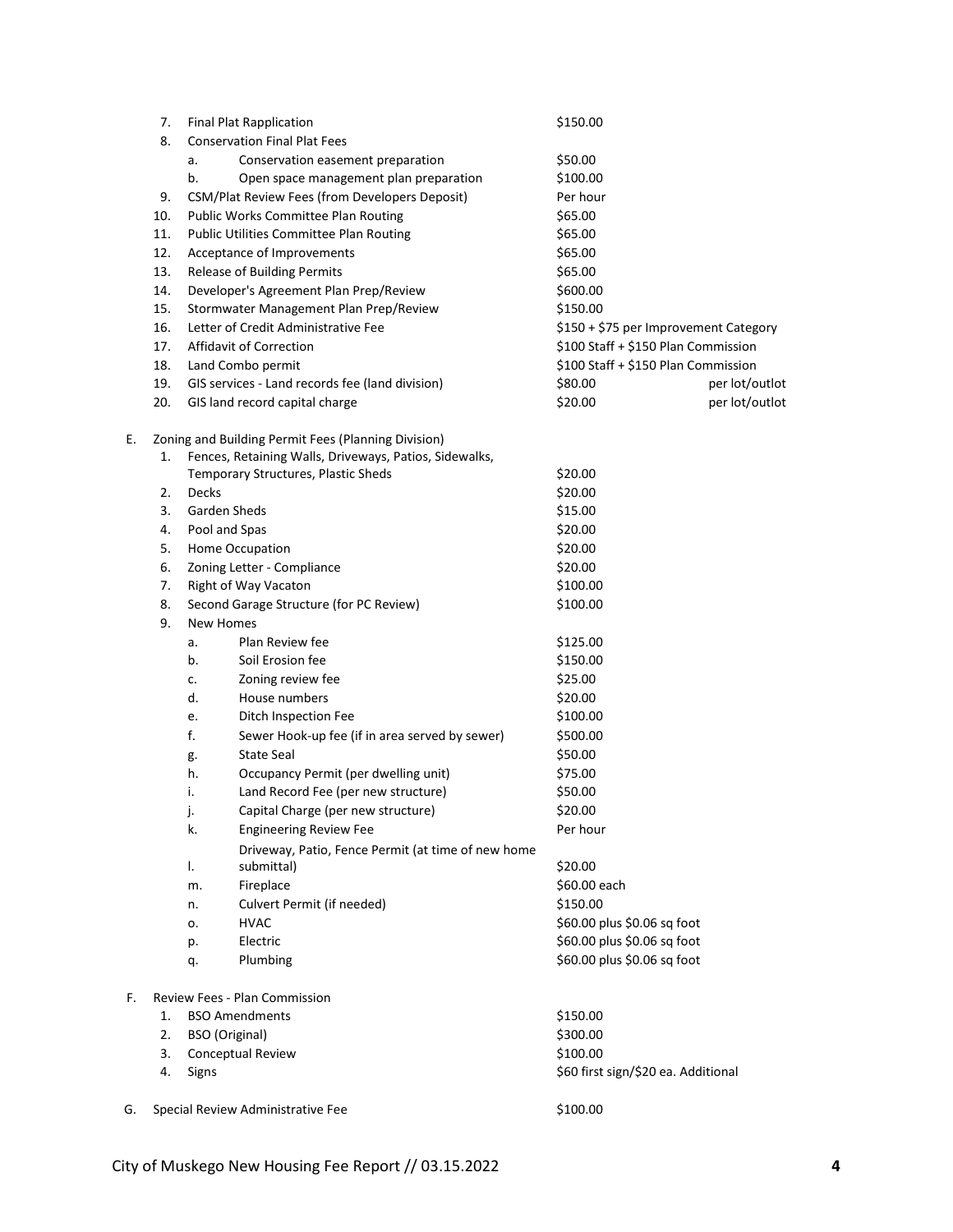|    |                                                                                                                                                                                    |                           | per single family buildable lot or                   |
|----|------------------------------------------------------------------------------------------------------------------------------------------------------------------------------------|---------------------------|------------------------------------------------------|
| н. | Fee in Lieu of Park Dedication                                                                                                                                                     | \$1,881.00                | unit<br>per multi-family buildable lot or            |
|    |                                                                                                                                                                                    | \$1,400.00                | unit                                                 |
| I. | Fee in Lieu of Conservation Land Dedication                                                                                                                                        | \$580.00                  | per developed acre                                   |
| J. | Fee in Lieu of Conservation Trail Dedication                                                                                                                                       | \$60.00                   | per single family buildable lot or<br>unit           |
|    |                                                                                                                                                                                    |                           | per multi-family buildable lot or                    |
|    |                                                                                                                                                                                    | \$45.00                   | unit                                                 |
| К. | RCA assessment (Sanitary Sewer) - 2021 Rates                                                                                                                                       |                           |                                                      |
|    | New Construction (1 REC)<br>1.                                                                                                                                                     | \$6,090.00                | per REC (Increases \$135 per year)                   |
|    | Existing Building/Unit (1 REC)<br>2.                                                                                                                                               | \$1,015.00                | per REC (Increases \$22.50 per year)                 |
| L. | WCA assessment (Water - Based on meter size) - 2021 Rates                                                                                                                          |                           |                                                      |
|    | New Construction (5/8" meter)<br>1.                                                                                                                                                | \$2,730.00                | Increases \$60 per year                              |
|    | Existing Building/Unit (5/8" meter)<br>2.                                                                                                                                          | \$1,638.00                | Increases \$36 per year                              |
|    | 3.<br>New Construction (3/4" meter)                                                                                                                                                | \$4,095.00                | Increases \$90 per year                              |
|    | Existing Building/Unit (3/4" meter)<br>4.                                                                                                                                          | \$2,457.00                | Increases \$54 per year                              |
|    | 5.<br>New Construction (1" meter)                                                                                                                                                  | \$6,825.00                | Increases \$150 per year                             |
|    | 6.<br>Existing Building/Unit (1" meter)<br>7.                                                                                                                                      | \$4,095.00                | Increases \$90 per year                              |
|    | New Construction (1 1/2" meter)<br>Existing Building/Unit (1 1/2" meter)<br>8.                                                                                                     | \$13,650.00<br>\$8,190.00 | Increases \$300 per year<br>Increases \$180 per year |
|    | New Construction (2" meter)<br>9.                                                                                                                                                  | \$21,840.00               | Increases \$480 per year                             |
|    | 10.<br>Existing Building/Unit (2" meter)                                                                                                                                           | \$13,104.00               | Increases \$288 per year                             |
|    |                                                                                                                                                                                    |                           |                                                      |
|    | <b>Building Services Fees - Residential</b>                                                                                                                                        |                           |                                                      |
| А. | Residential 1 & 2 family & attached garages, new const. and<br>additions. (See E. for alterations)                                                                                 | \$0.30                    | sq.ft.                                               |
| В. | Apartments 3 family and over, row houses, other Multi-family<br>dwellings and institutional buildings with attached garages, new<br>const. and additions. (See E. for alterations) | \$0.32                    | sq. ft.                                              |
| C. | Local business, commercial buildings, retail stores, office buildings,<br>hotels, restaurants, etc., new construction and additions. (See E. for<br>alterations)                   | \$0.31                    | sq. ft.                                              |
| D. | Detached garages and other accessory structures, new construction<br>or additions. (See E. for alterations)                                                                        | \$0.28                    | sq. ft.                                              |
| Е. | Alterations, repairs, residing, re-roofing, foundation repair or other<br>work where sq. ft. cannot be calculated                                                                  | \$60.00                   | Minimum                                              |
|    | <b>Residential and Commercial</b><br>1.                                                                                                                                            | \$10.00 / \$1,000 value   |                                                      |
|    | 2.<br>Commercial (Re-roofing \$250.00 maximum per bldg.)                                                                                                                           | \$10.00 / \$1,000 value   |                                                      |
| F. | Foundation early start permit:                                                                                                                                                     |                           |                                                      |
|    | Multifamily/commercial/industrial<br>1.                                                                                                                                            | \$1,000.00                | ea.                                                  |
|    | 1 & 2 family dwellings<br>2.                                                                                                                                                       | \$250.00                  | ea.                                                  |
| G. | Heating Units, incinerators, fireplaces and other wood burning<br>appliances:                                                                                                      |                           |                                                      |
|    | First 150,000 BTUs<br>1.                                                                                                                                                           | \$60.00                   | ea.                                                  |
|    | Each additional 50,000 BTUs/fraction<br>a.                                                                                                                                         | \$17.00                   | ea. \$750.00 max per unit                            |
| н. | Air Conditioning:                                                                                                                                                                  |                           |                                                      |
|    | First 36,000 BTUs or 3 Tons<br>1.                                                                                                                                                  | \$60.00                   | ea.                                                  |
|    | Each additional 12,000 BTUs, 1 Ton or fraction<br>a.                                                                                                                               | \$17.00                   | ea. \$750.00 max per unit                            |
| ı. | <b>Mechanical Permit Fees:</b><br><b>HVAC Permit Fees:</b><br>1.                                                                                                                   |                           |                                                      |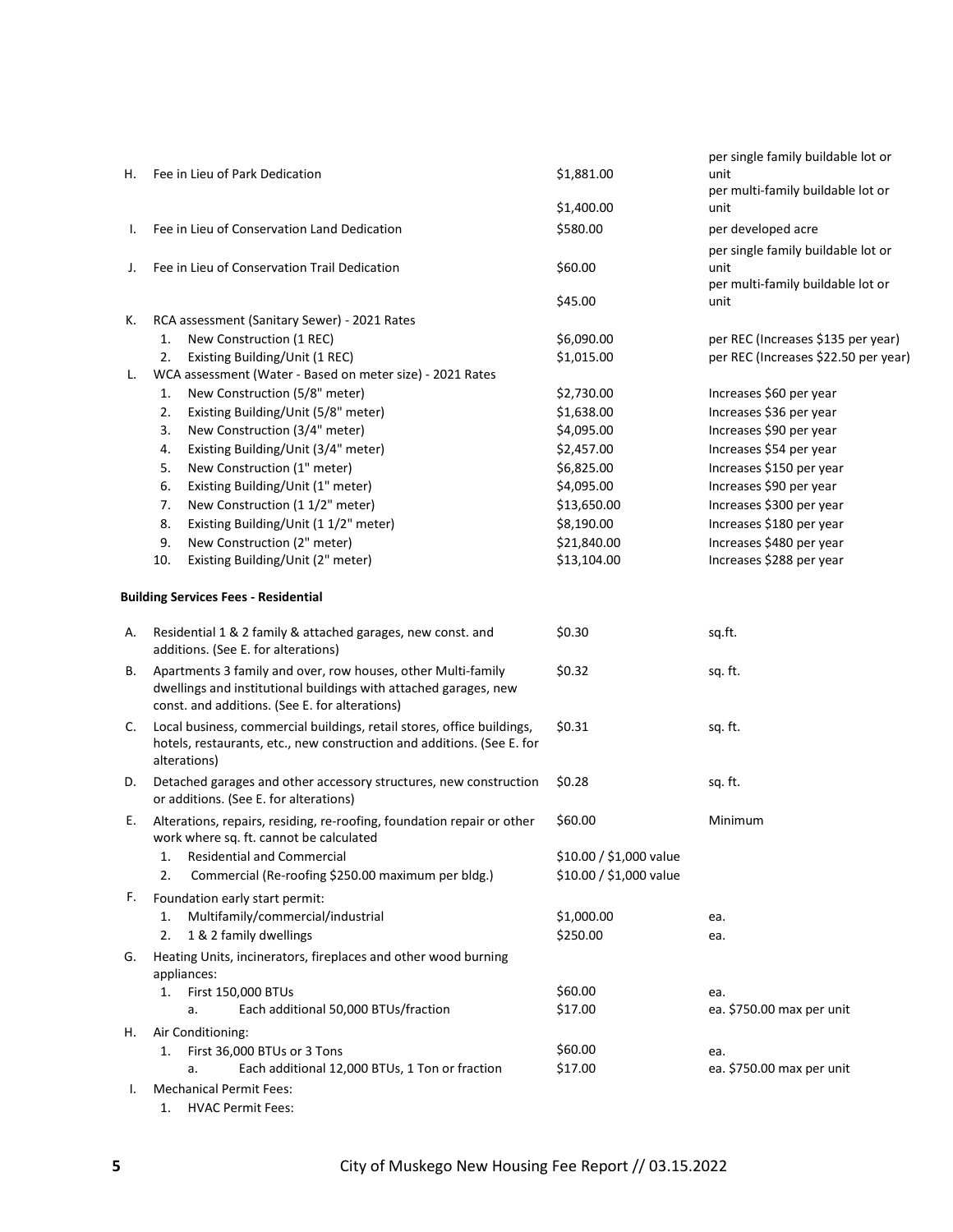|    |    | а.              | New Construction, Additions, Remodels<br>Replace Heat Unit to 150,000 BTU/Additional 50,000                                                                                                                                                   | Base Fee \$60.00<br>\$60.00 / \$17.00  | + \$0.06/SF   |
|----|----|-----------------|-----------------------------------------------------------------------------------------------------------------------------------------------------------------------------------------------------------------------------------------------|----------------------------------------|---------------|
|    |    | b.              | <b>BTU</b><br>Replace AC Units to 3 Ton (36,000 BTU) / Additional                                                                                                                                                                             | \$60.00 / \$17.00                      |               |
|    |    | c.              | 1 Ton (12,000 BTU)                                                                                                                                                                                                                            |                                        |               |
|    |    | d.              | Incinerator to 150,000 BTU / Additional 50,000 BTU<br>Woodburning to 150,000 BTU / Additional 50,000                                                                                                                                          | \$60.00 / \$17.00<br>\$60.00 / \$17.00 |               |
|    |    | e.              | <b>BTU</b>                                                                                                                                                                                                                                    |                                        |               |
|    |    | f.              | Fireplace                                                                                                                                                                                                                                     | \$60.00                                |               |
|    |    | g.              | Commercial/Industrial Exhaust Hood System                                                                                                                                                                                                     | \$80.00                                |               |
|    | 2. |                 | <b>Electrical Permit Fees:</b>                                                                                                                                                                                                                |                                        |               |
|    |    | a.              | New Construction, Additions, Remodels                                                                                                                                                                                                         | Base Fee \$60.00                       | $+$ \$0.06/SF |
|    |    | b.              | Switch, Outlets, Light Fixtures, Fire & Smoke Alarms                                                                                                                                                                                          | \$0.60                                 |               |
|    |    | c.              | Ceiling Fan, Exhaust Fan, Fluorescent Lighting or<br>Tube                                                                                                                                                                                     | \$6.00                                 |               |
|    |    | d.              | Range Receptical, Garbage Disposal, Dishwasher,                                                                                                                                                                                               | \$9.00                                 |               |
|    |    |                 | Clothes Dryer Receptical, Water Heater Connection                                                                                                                                                                                             |                                        |               |
|    |    | е.              | Water Heater, A/C or other Compressor, Furnance<br>or other heating devices, Sub-Feeders #4 AGW or >,                                                                                                                                         | \$30.00                                |               |
|    |    |                 | Service Switch 100 AMP, Fuel or Water Pump                                                                                                                                                                                                    |                                        |               |
|    |    | f.              | Swimming Pool or Jacuzzi/Hot Tub                                                                                                                                                                                                              | \$60.00                                |               |
|    |    | g.              | Motor (\$0.60/HP), Rectifier, Transformer &<br>Generator (\$0.60/KW)                                                                                                                                                                          | \$0.60                                 |               |
|    |    | h.              | 230+ Volt Receptacle (under 30 AMP), Yard Lights                                                                                                                                                                                              | \$9.00                                 |               |
|    |    | i.              | Fire Alarm Panels & Controllers                                                                                                                                                                                                               | \$6.00                                 |               |
|    |    | j.              | Dimmers & Rheostats                                                                                                                                                                                                                           | \$3.00                                 |               |
|    |    | k.              | Wireways, Busways, Underfloor Raceways                                                                                                                                                                                                        | \$0.50                                 |               |
|    |    | I.              | Incondesent, Fluorecent, or Gas Tube Signs                                                                                                                                                                                                    | \$0.50/ballast or                      | \$10.00 min   |
|    | 3. |                 | Plumbing Permit Fees:                                                                                                                                                                                                                         |                                        |               |
|    |    | а.              | New Construction, Additions, Remodels                                                                                                                                                                                                         | Base Fee \$60.00                       | $+$ \$0.06/SF |
|    |    | b.              | Floor Drain, Wash Basin, Laundary Tubs, Toilets,<br>Bath Tubs, Sinks, Bubbler, Shower, Bar, Urinal,<br>Machine Waste, Acid Tank, Garb. Disposal, Water<br>Heater, Sump Pump, Dishwasher, Roof Drain, Lawn<br>Faucet, Grease Trap, Studer Vent | \$10.00                                |               |
|    |    | c.              | Piping Change, Catch Basin, Water Conditioner                                                                                                                                                                                                 | \$30.00                                |               |
|    |    | d.              | First 100 feet of Building Drain, Water Service,<br>Building Sewer, or Building Storm                                                                                                                                                         | \$60.00                                |               |
|    |    | е.              | Over 100 feet of Building Drain, Water Service,<br>Building Sewer, or Building Storm (billed per foot<br>over 100 feet)                                                                                                                       | \$0.20                                 |               |
|    |    | f.              | Water Meter (1 req. per dwelling; #2 - 5/8 x 3/4<br>horn), Sewer Lateral                                                                                                                                                                      | \$60.00                                |               |
|    |    | g.              | <b>Sampling Manhole</b>                                                                                                                                                                                                                       | \$100.00                               |               |
|    |    | h.              | <b>Sewer Connection Fee</b>                                                                                                                                                                                                                   | \$500.00                               |               |
|    |    | i.              | Fire Sprinkler System                                                                                                                                                                                                                         | \$60.00                                |               |
|    |    | j.              | <b>Fire Department Review</b>                                                                                                                                                                                                                 | \$200.00                               |               |
| J. |    |                 | Exhaust hood and similar systems: commercial or industrial                                                                                                                                                                                    | \$80.00                                | ea.           |
| К. |    |                 | Wrecking or Razing: (fee may be waived if structure is subject to condemnation)                                                                                                                                                               |                                        |               |
|    | 1. | <b>Base Fee</b> |                                                                                                                                                                                                                                               | \$100.00                               | ea.           |
|    |    | a.              | Then add square foot charge (total area)                                                                                                                                                                                                      | \$0.05                                 | sq. ft.       |
|    |    |                 | NOTE: Fee not to exceen \$500.00 maximum per bldg.                                                                                                                                                                                            |                                        |               |

L. Moving building over public ways: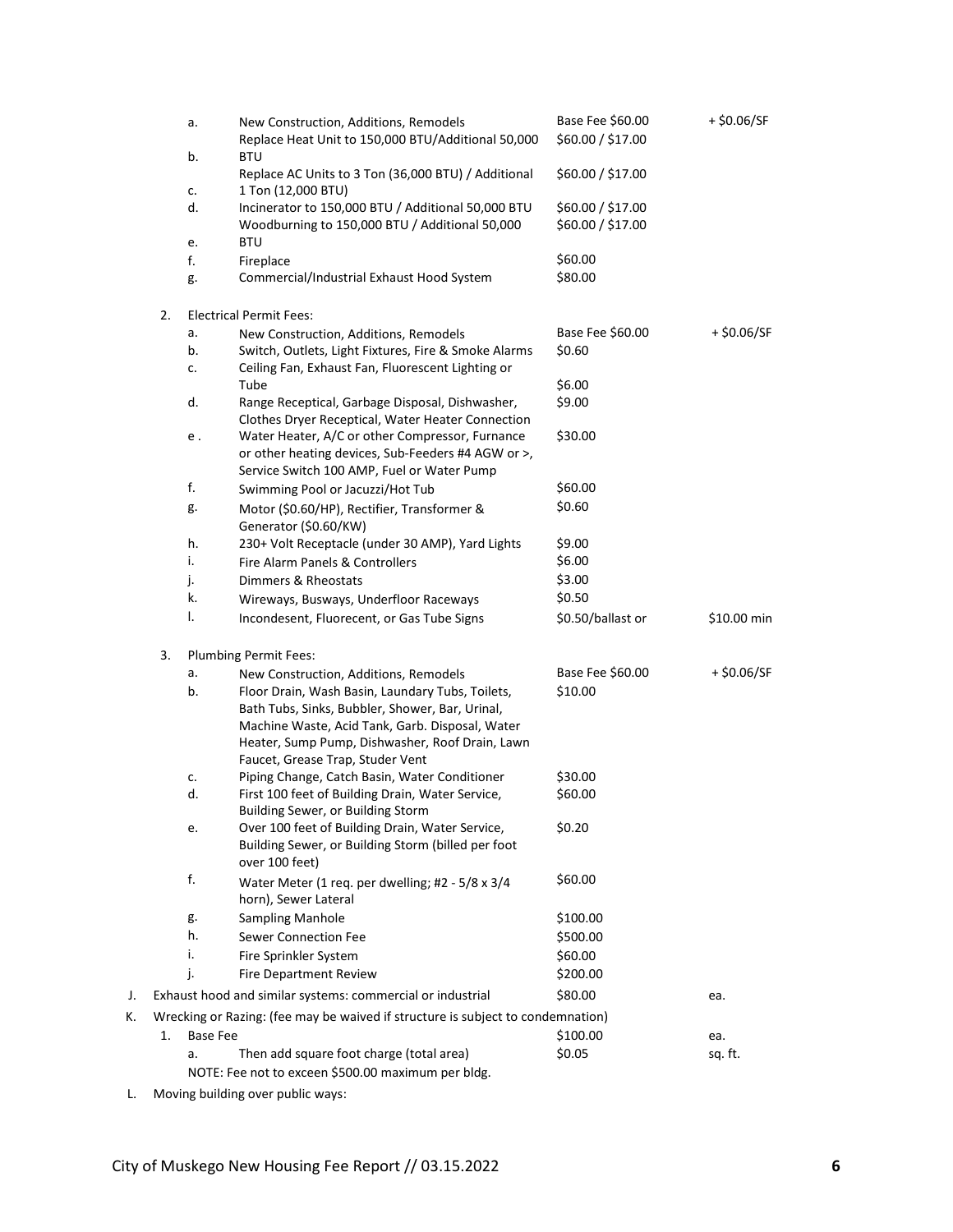|    | 1.    | Prinicpal bldg. base fee                                                 | \$100.00               | ea.                      |
|----|-------|--------------------------------------------------------------------------|------------------------|--------------------------|
|    |       | Then add square foot charge (total area)<br>a.                           | \$0.05                 | sq. ft.                  |
|    | 2.    | Accessory bldg. base fee                                                 | \$50.00                | ea.                      |
|    |       | Then add square foot charge (total area)<br>a.                           | \$0.03                 | sq. ft.                  |
| M. |       | Fuel tanks: remove or install (registration only)                        | \$30.00                | ea.                      |
| N. |       | Plan examination:                                                        |                        |                          |
|    |       | 1 & 2 family new construction (includes living areas all levels          |                        |                          |
|    | 1.    | & garage)                                                                | \$125.00               | ea.                      |
|    | 2.    | 3 family and over new construction                                       |                        |                          |
|    |       | Base fee per building<br>a.                                              | \$270.00               | ea.                      |
|    |       | b.<br>Then add per dwelling unit                                         | \$60.00                | ea.                      |
|    | 3.    | Residential additions or alterations                                     | \$60.00                |                          |
|    | 4.    | Accessory or agricutural over 240 sq ft.                                 | \$60.00                |                          |
|    | 5.    | Commercial, industrial:                                                  | See Below*             |                          |
|    |       | *If the State has not completed the Building or HVAC plan                |                        |                          |
|    |       | review, see State's Fee Schedule Summary: WI Building                    |                        |                          |
|    |       | Code Table 302.31-2 for City fee plus the Plan Entry Fee<br>of \$100.00. |                        |                          |
|    |       | *If the State has completed the Building or HVAC plan                    |                        |                          |
|    |       | review - Only the Plan Entry Fee is due                                  | \$100.00               |                          |
|    | 6.    | Decks (over 120 sq. ft.), Swimming Pools                                 | \$35.00                |                          |
|    | 7.    | Fire Department Commercial Plan Review                                   | \$200.00               |                          |
|    | 8.    | Fire Department Review (All Commercial)                                  | \$200.00               | ea.                      |
|    |       | Fire Department Review                                                   |                        |                          |
|    |       | (Sprinkler system with 50 heads or more)                                 | \$200.00               | ea.                      |
|    |       | (Sprinkler system with less then 50 heads)                               | \$100.00               | ea.                      |
|    |       | Fire Department Review (Fire and Smoke Detection                         |                        |                          |
|    |       | Systems)                                                                 | \$100.00               | ea.                      |
|    | 9.    | <b>Business Registration</b>                                             | \$125.00               |                          |
| О. |       | Wisconsin Uniform Permit Seals                                           | \$50.00                |                          |
| Ρ. |       | <b>House Numbers</b>                                                     |                        |                          |
|    | 1.    | Complete Set                                                             | \$20.00                | ea. set                  |
|    | 2.    | Each individual letter                                                   | \$2.00                 | ea.                      |
|    | 3.    | Each frame (regardless of size)                                          | \$4.00                 | ea.                      |
| Q. |       | <b>Occupancy Permit:</b>                                                 |                        |                          |
|    | 1.    | Residential (per unit)                                                   | \$75.00                |                          |
|    | 2.    | Commercial, industrial, business                                         | \$250.00               |                          |
|    | 3.    | Temporary Occupancy Permits (6 months or less) -                         |                        |                          |
|    |       | Commercial                                                               | \$1,000.00             |                          |
|    | 4.    | Temporary Occupancy Permits (6 months or less) -                         |                        |                          |
|    |       | Residential                                                              | \$1,000.00             |                          |
| R. |       | Pools: above ground, in-ground, spas and hot tubs                        | \$60.00                | min. or                  |
|    |       | (\$60.00 minimum even if combined with deck)                             | \$9.00/\$1000 of value |                          |
| S. |       | Decks & Sheds                                                            | \$60.00                | ea.                      |
| Т. | Signs |                                                                          |                        |                          |
|    | 1.    | First sign on a permit                                                   | \$60.00                |                          |
|    | 2.    | Each additional sign on the same permit                                  | \$20.00                | ea.                      |
| U. |       | Erosion Control/Land Disturbing Fees:                                    |                        |                          |
|    | 1.    | 1 & 2 family lots                                                        | \$150.00               | ea.                      |
|    | 2.    | 3 family and over                                                        |                        |                          |
|    |       | Base fee per building<br>a.                                              | \$200.00               | ea.                      |
|    |       | Then add per 1000 sq. ft. of disturbed lot area<br>b.                    | \$8.00/1000 sq. ft.    | \$2,000 max per building |
|    | 3.    | Commercial, industrial and institutional                                 |                        |                          |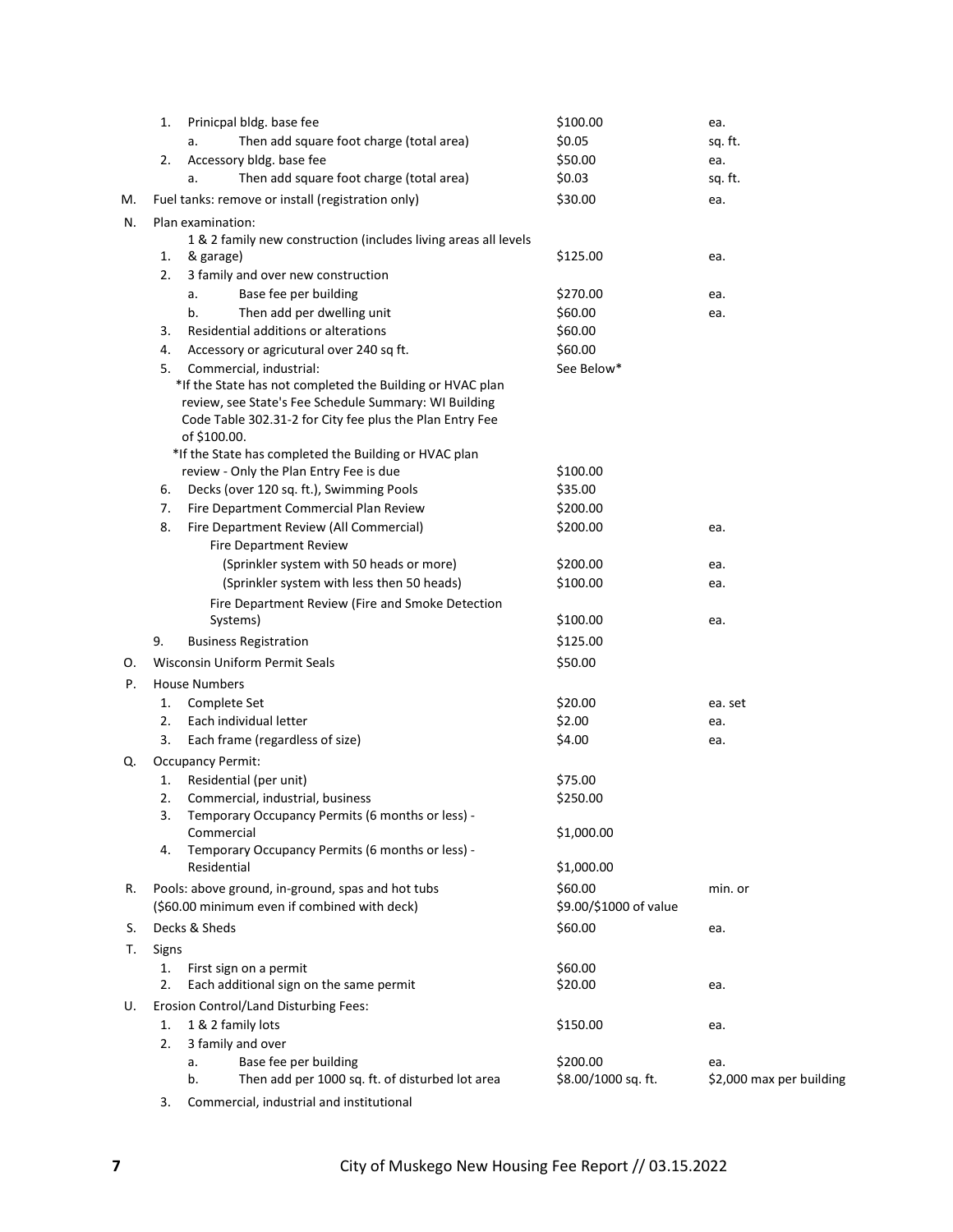|    |                                              | a  | Base fee per building                               | \$300.00            | ea.                      |
|----|----------------------------------------------|----|-----------------------------------------------------|---------------------|--------------------------|
|    |                                              | b  | Then add per 1000 sq. ft. of disturbed lot area     | \$8.00/1000 sq. ft. | \$2,000 max per building |
|    | 4.                                           |    | Land disturbing permit (no construction)            |                     |                          |
|    |                                              | a. | Base fee                                            | \$150.00            | ea.                      |
|    |                                              | b. | Then add for each acre over 4 acres                 | \$10.00/acre        |                          |
|    | 5.                                           |    | Other misc. small projects                          | \$60.00             | ea.                      |
| V. |                                              |    | Permit reimbursement fee                            | \$50.00             | ea.                      |
|    |                                              |    | (No money is refunded if any inspections are made.) |                     |                          |
| w. |                                              |    | Failure to call for inspection                      | \$100.00            | ea.                      |
| Х. | Inspections outside of normal hours/workdays |    |                                                     | \$200.00            | ea.                      |
|    | 1.                                           |    | Re-inspection (after 1-follow-up)                   | \$75.00             | ea.                      |
|    | 2.                                           |    | Minimum charge for any one permit                   | \$60.00             | ea.                      |
|    | 3.                                           |    | <b>Penalty Fees</b>                                 | $\ast$              |                          |
|    |                                              |    | *Up to three (3) times the normal permit fees.      |                     |                          |
| Υ. |                                              |    | Resubmission of previously approved plans           | \$60.00             |                          |

#### **NOTES:**

\* Consultant hourly charges are subject to change based on the company and their current billable rates.

1. Multi-family development (more than 2 units) is considered commercial for permit fee purposes.

2. Reviews of development projects, plans, documents, etc. are billed at an hourly rate, based on the reviewer, as noted above. Engineering review of building permits are also reviewed at an hourly rate, based on the reviewer, as noted above.

3. The City requires a Developers Deposit to be established for all development projects. The Developers Deposit is an account that is setup with the City to draw any staff and/or consultant charges from, in addition to any required fees, expenses, etc.

### <span id="page-7-0"></span>III. Fee Analysis

State Statute 66.10014(2)(b) requires that municipalities perform an analysis of the municipality's fees related to the number of new residential dwelling units approved. Single-family residential homes are not required to obtain Plan Commission approval. Therefore, the single family residential homes approved are through the permitting process. Multi-family residential developments require a Buidling, Site and Operations Plan be approved by the Plan Commission in addition to building permits. Therefore, in order to account for all residential dwelling units approved, we used the number of singleand two-family residential building permits issued with the number of multi-family residential units approved via the Plan Commission.

The total amount of fees collected by the City in 2020 for residential construction, remodeling, or development was \$1,456,444.57. There were 49 permited single family homes and three two-family homes permitted in 2020 for a total of 55 residential units. Additionally, 126 multi-family units were approved by the Plan Commission in 2020. As required by section 66.10014(2)(b) the total fees collected per residential dwelling unit approved in 2020 is \$5,257.92.

This figure does not necessariliy correlate to an average amount of fees per new residential dwelling unit. The 126 multi-family dwelling units approved in 2020 were not all permitted until 2021 or have not been permitted at this time. Similarly, other residential dwelling units permitted in 2020 were actually approved in 2019 or earlier. Additionally, the total fees collected includes remodeling existing homes, which is not an approved dwelling unit requiring Plan Commission approval.